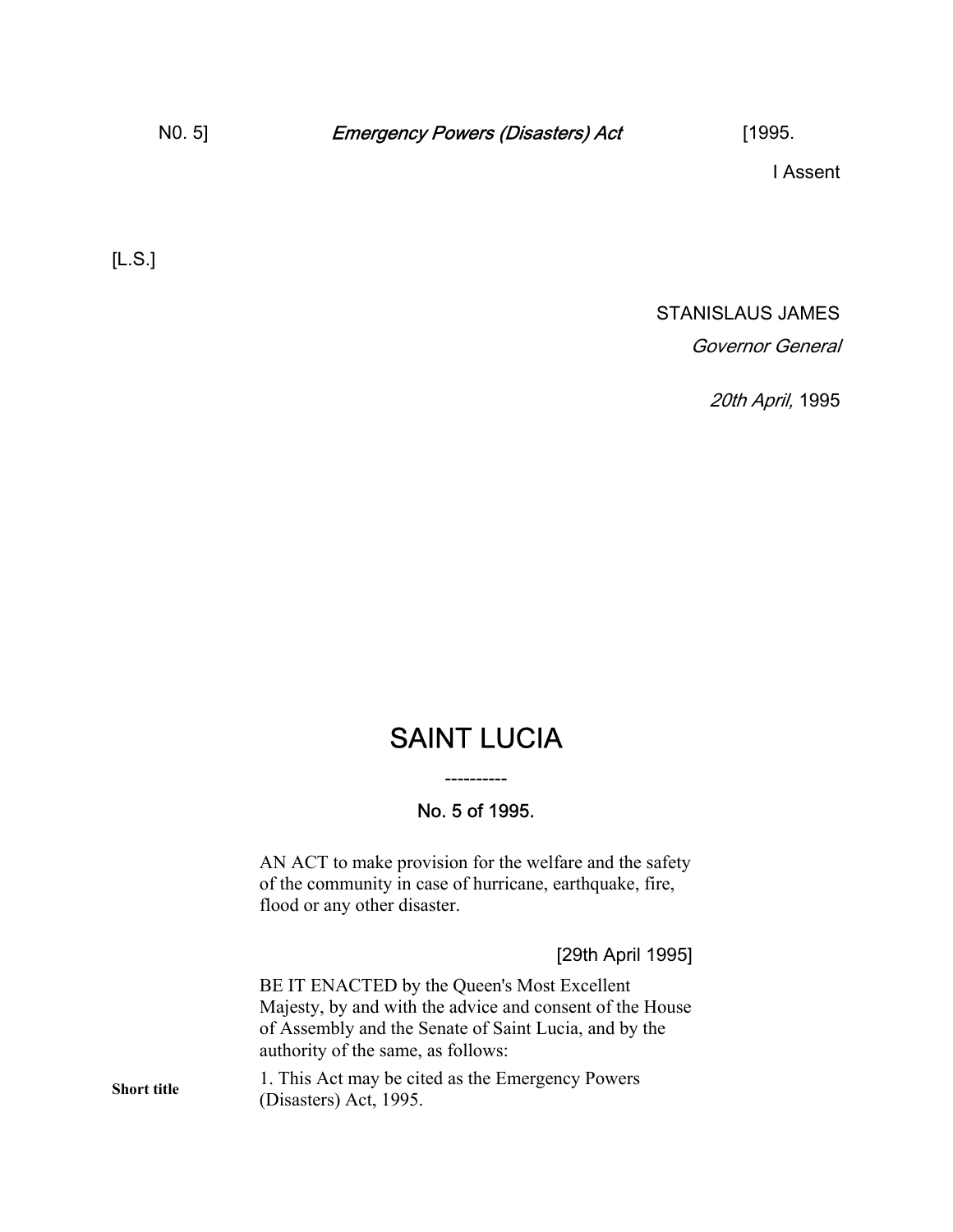| Interpretation                                                 | 2. In this Act ---                                                                                                                                                                                                                                                                                                                                                                                                                       |
|----------------------------------------------------------------|------------------------------------------------------------------------------------------------------------------------------------------------------------------------------------------------------------------------------------------------------------------------------------------------------------------------------------------------------------------------------------------------------------------------------------------|
|                                                                | "the Constitution" means the Constitution of Saint                                                                                                                                                                                                                                                                                                                                                                                       |
|                                                                | Lucia set out in Schedule 1 to the Saint Lucia                                                                                                                                                                                                                                                                                                                                                                                           |
|                                                                | Constitution Order, 1978 and includes an Act that                                                                                                                                                                                                                                                                                                                                                                                        |
|                                                                | amends or replaces any of the provisions thereof;                                                                                                                                                                                                                                                                                                                                                                                        |
|                                                                | "Minister" means the Minister to whom responsibility                                                                                                                                                                                                                                                                                                                                                                                     |
|                                                                | for disaster preparedness and prevention is                                                                                                                                                                                                                                                                                                                                                                                              |
|                                                                | assigned.                                                                                                                                                                                                                                                                                                                                                                                                                                |
| <b>Minister</b><br><b>Authorised to</b><br><b>Make Orders.</b> | 3.-(1) Where the Governor General by Proclamation<br>pursuant to section 17 of the Constitution declares that a<br>state of emergency exists for the purposes of Chapter 1 of<br>the Constitution and so long as the Proclamation is in<br>force, it shall be lawful for the Minister to make Orders<br>securing the essentials of life to the community and for<br>the preservation of the health, welfare and safety of the<br>public. |
|                                                                | (2) Orders made under this section may without prejudice<br>to the generality of the power conferred by subsection<br>$(1)$ , provide ---                                                                                                                                                                                                                                                                                                |
|                                                                | (a) for the requisitioning of all forms of transport and                                                                                                                                                                                                                                                                                                                                                                                 |
|                                                                | communications;                                                                                                                                                                                                                                                                                                                                                                                                                          |
|                                                                | (b) for requisitioning and regulating the supply and<br>distribution of food, clothing, water, fuel, light and<br>other necessities of life and for fixing maximum<br>wholesale and retail prices in respect thereof.                                                                                                                                                                                                                    |
|                                                                | (c) for the requisitioning of private lands, buildings<br>and premises;                                                                                                                                                                                                                                                                                                                                                                  |
|                                                                | (d) for conferring on any person the right of entry on<br>or passage through or over any private lands<br>buildings or premises;                                                                                                                                                                                                                                                                                                         |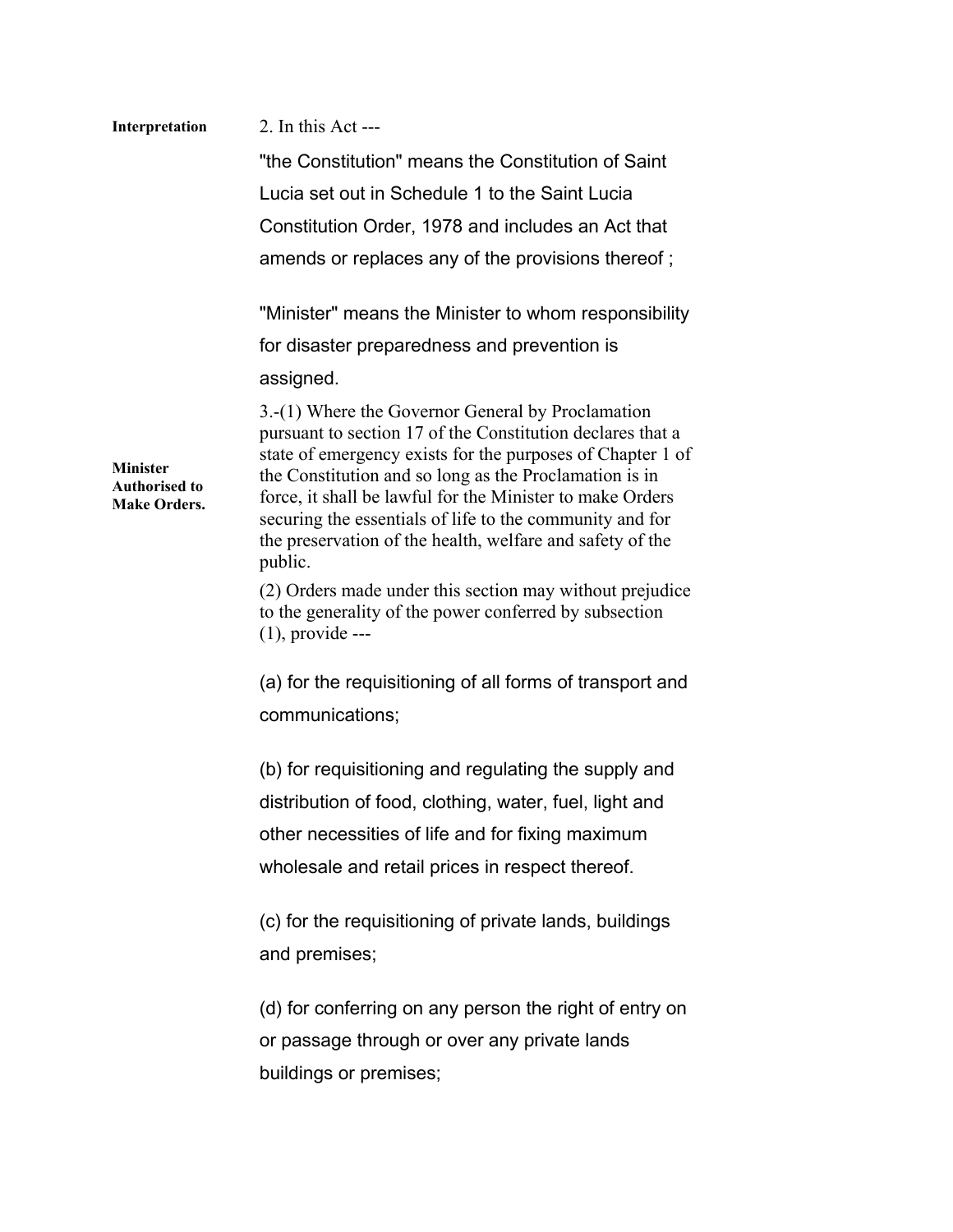(e) for the demolition of any building or other structure deemed to be dangerous; or ;

(f) for the disposal of the dead and for dispensing with inquiries under the Coroner's Act, and from the provisions of the Civil Code in relation to records of births and burials.

(3) Orders made under this section shall be laid before the House of Assembly and Senate as soon as may be after they are made and shall be subject to the affirmative Resolution of the Senate and House of Assembly.

(4) The Orders may provide for the trial by the District Court of persons guilty of offences against the Orders and the maximum penalty for any offence against any Order shall be imprisonment with or without hard labour for a term of six months, or a fine of one thousand dollars, or both such imprisonment and fine, together with the forfeiture of any goods or money in respect of which the offence has been committed.

(5) No order may alter any existing procedure in criminal cases, or confer any right to punish by imprisonment or fine without trial.

(6) Orders shall have effect as if enacted under this Act.

(7) The expiry or cancellation of an Order shall not be deemed to effect the previous operation thereof,